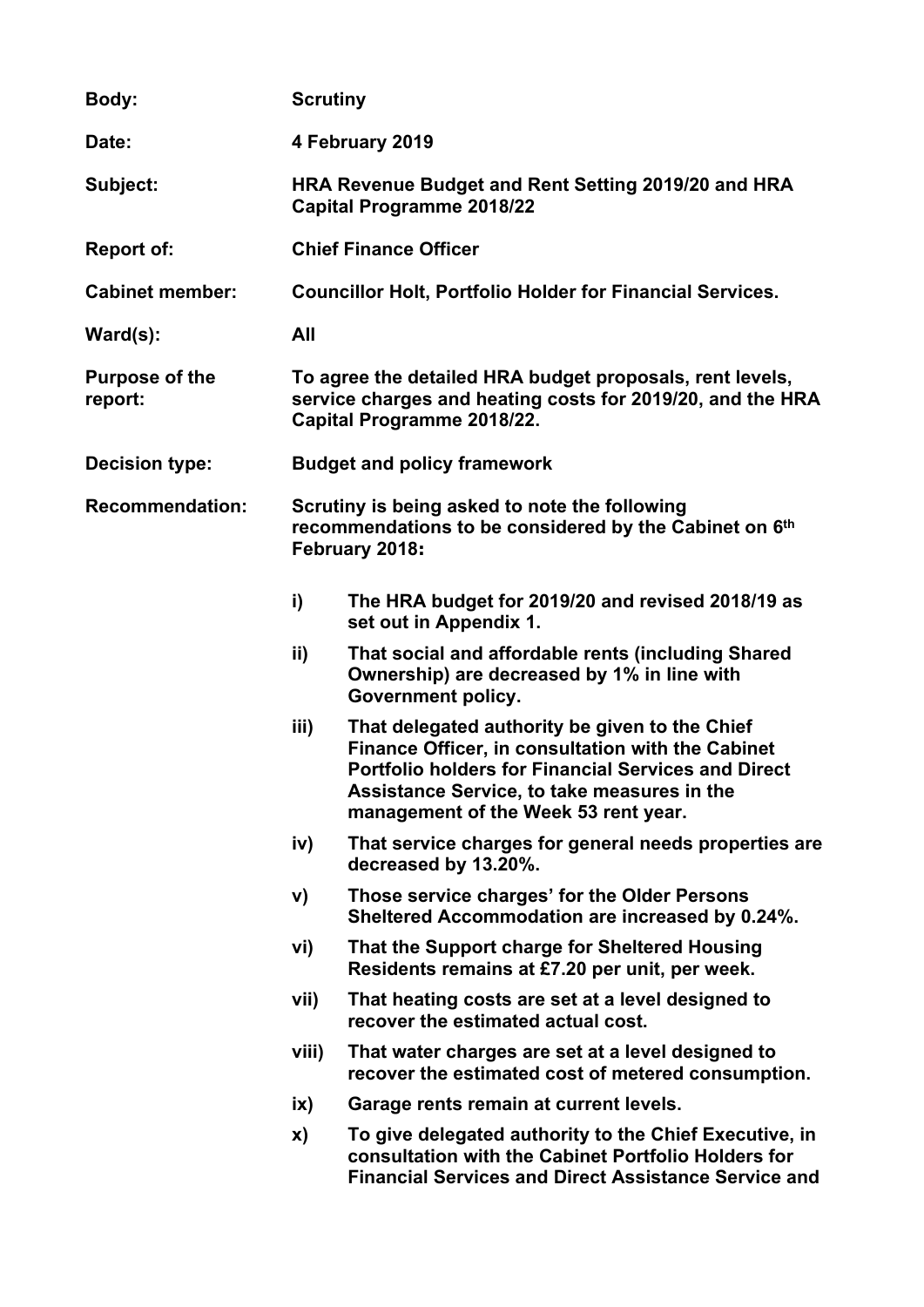**the Head of Finance to finalise Eastbourne Homes' Management Fee and Delivery Plan.**

**xi) The HRA Capital Programme as set out in Appendix 2**

| <b>Reasons for</b><br>recommendations: | The Cabinet has to recommend to Full Council the setting of<br>the HRA revenue and capital budget and the level of social<br>and affordable housing rents for the forthcoming year. |  |  |
|----------------------------------------|-------------------------------------------------------------------------------------------------------------------------------------------------------------------------------------|--|--|
| <b>Contact:</b>                        | <b>Pauline Adams, Head of Finance</b><br>Telephone 01323 415979 or internally on extension 5979.<br>E-mail address: Pauline.Adams@lewes-eastbourne.gov.uk                           |  |  |

#### **1.0 Introduction**

- 1.1 The HRA is a statutory ring-fenced account that represents all landlord functions. The HRA is required to be self-financing, which means that expenditure has to be entirely supported from rental and other income. The main tool for the future financial management of the HRA is the 30 year Business Plan.
- 1.2 The Business plan was last updated in August 2018, and shows income marginally in excess of expenditure delivering a small surplus year on year, as shown in the table below. The Reserve will therefore be expected to increase from a starting point of £5.188m in 18/19 to £19.14m by 2047/48 if potential assumptions for debt repayment or new developments/initiatives are disregarded.



The business plan will be reviewed again once the 18/19 accounts have been completed.

1.5 This report reflects the recommendations made by Eastbourne Homes Limited in relation to the increase in rent levels, service and other charges.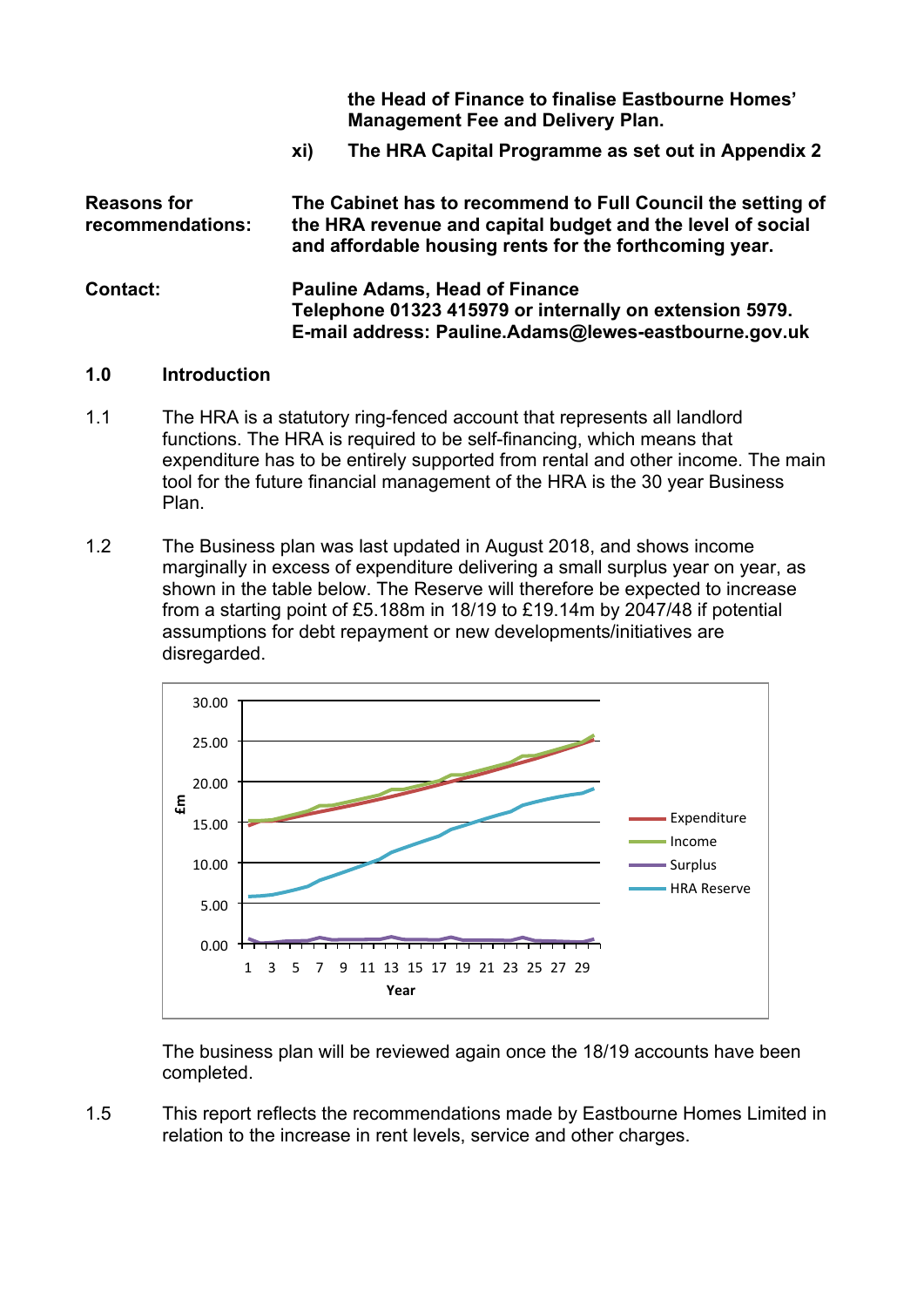# **2.0 2019/20 HRA Revenue Budget**

- 2.1 The 2019/20 budget has been prepared following the principles adopted within the HRA 30 year Business Plan and is attached at **Appendix 1**
- 2.2 The 2019/20 budget is showing a surplus of £87K from a surplus of £143k in 2018/19, a change of £56k, which is mainly due to the factors listed below.
- 2.3 The major changes between the 2018/19 and the 2019/20 budgets are:

Increases in income, reductions in expenditure and re-profiling of contributions to reserves:

- Reduction in the transfer to the Housing Regeneration and Investment Reserve (£500k)
- 1% rent reductions £139k
- Other Rental Movements £110k
- Environmental Initiatives £40k
- One off HRA Contribution to JTP £250k
- Depreciation £43k
- 2.4 A new revenue budget of £40k for environment initiatives has been established to replace the old capital budget, as previous expenditure incurred did not fulfil the definition of capital, which is to purchase, build or enhance an asset. The budget has therefore been moved to revenue to allow various small initiatives resulting from tenant's requests to continue.
- 2.5 The HRA budget is performing in line with expectations in the 30 year business plan, with the exception of the one off items of a contribution to JTP. The additional 19/20 costs have been offset by removing the contribution to Housing and Regeneration and Investment Reserve for the year. This will be reinstated for 2020/21.
- 2.6 The Major Repairs Reserve is funded from cash backed depreciation of £4.291m plus inflation per year and is expected to breakeven in the short term, but should start to exceed capital spending requirements in the medium term, in order to provide sufficient resources to fund the demands of the asset management plan in the longer term.
- 2.7 The HRA debt outstanding at 31.3.18 was £42.649m which is the maximum borrowing permitted under the self-financing settlement. The Government announced that it is changing legislative policy to remove the 'borrowing cap' in the HRA to enable Councils to build more homes. Management will be considering its strategy in relation to future developments over the next few months.
- 2.8 The original 30 year business plan assumed from 16/17 to 28/29 that an average debt repayment of £2.8m per annum is funded from the HRA Revenue Account. This is no longer viable due to the rent decrease however, if possible when opportunities arise, consideration will be given to using any surplus funds for the repayment of debt or to be used to reinvest in housing properties in lieu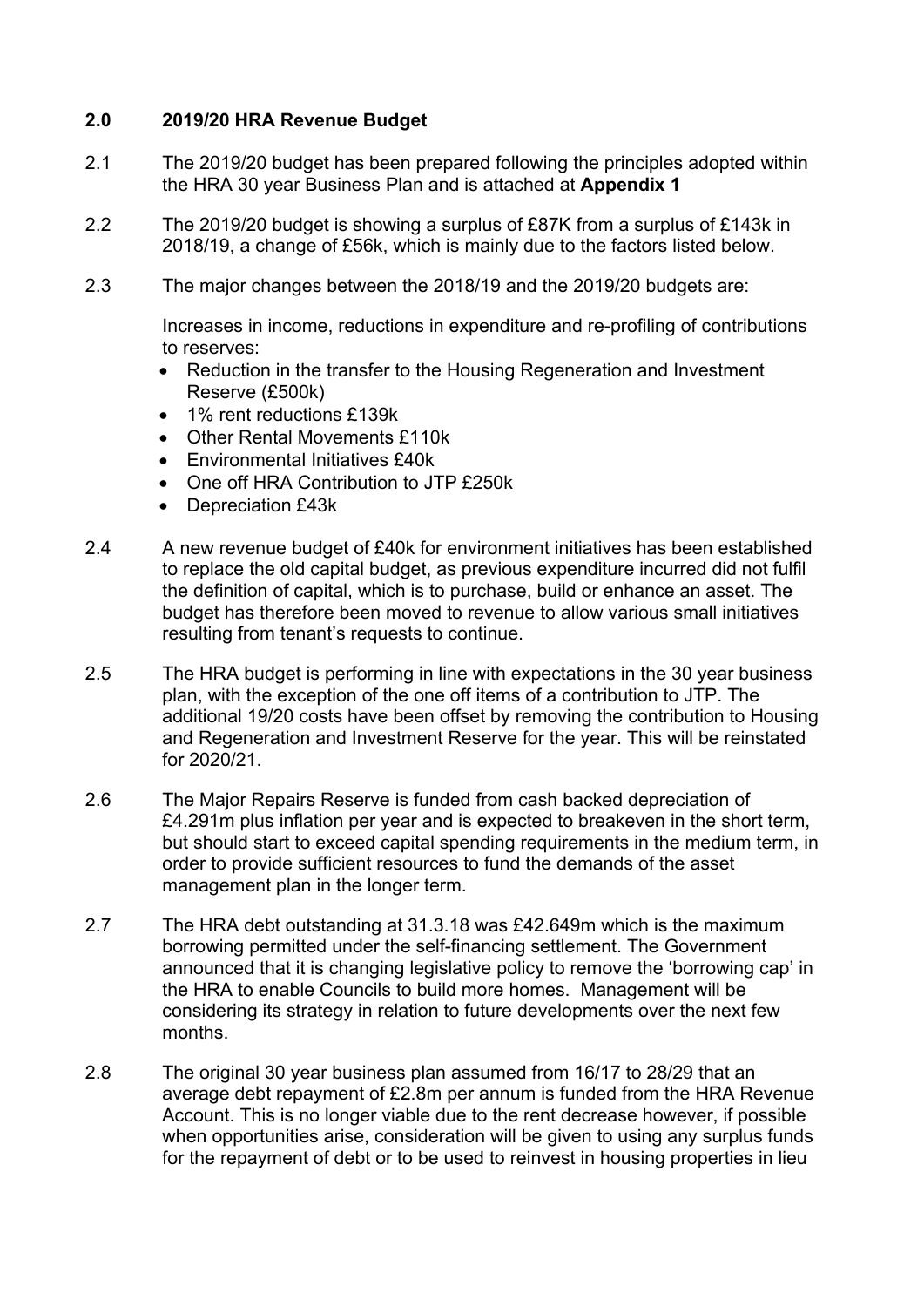of new borrowing.

- 2.9 The Council's treasury management advisors are predicting a gradual rise in interest rates going forward into 2019/20 and the interest budget has been prepared on this basis
- 2.10 The HRA outturn for 2018/19 is expected to deliver a (£119k) surplus, a variance of (£24k) over the original budget (0.2% of gross expenditure). This is as a result of:

Leaseholder service charges income (£60k), Under occupation transfers (£65k) Health and safety one off expenditure £100k.

2.11 The HRA Business Plan is based on a policy for a minimum level of HRA balance of £1m to maintain a prudent level of reserve to ensure that the HRA remains sustainable in the longer term and is able to deal with any risks posed by the current economic climate.

|                             | <b>HRA Working</b><br><b>Balance</b> | Major<br><b>Repairs</b><br>Reserve | Housing<br>Regeneration<br>& Investment<br>Reserve |
|-----------------------------|--------------------------------------|------------------------------------|----------------------------------------------------|
|                             | £'000                                | £'000                              | £'000                                              |
| Balance at 1.4.18           | 5,187                                | 865                                | 2,883                                              |
| Surplus/(Deficit)           | 119                                  |                                    |                                                    |
| <b>Revenue Contribution</b> |                                      |                                    | 500                                                |
| Depreciation                |                                      | 4,291                              |                                                    |
| Major Works expenditure     |                                      | (4,250)                            | (662)                                              |
| Estimated Balance 31.3.19   | 5,306                                | 906                                | 2,721                                              |
| Surplus/(Deficit)           | 87                                   |                                    |                                                    |
| <b>Revenue Contribution</b> |                                      |                                    |                                                    |
| Depreciation                |                                      | 4,334                              |                                                    |
| Major Works expenditure     |                                      | (4,334)                            |                                                    |
| Estimated Balance 31.3.20   | 5,393                                | 906                                | 2,721                                              |
|                             |                                      |                                    |                                                    |

The forecast balances on HRA and Reserves are as follows:

These are within the HRA strategy and policy expectations of the Business Plan.

### **3.0 Rent Levels for 2019/20**

- 3.1 The Council has been following the Government's guidance for rents for social housing since December 2001. In May 2014, the Government issued new guidance setting out its policy on rents for social housing from April 2015 (for rents to increase annually by September CPI + 1.0%).
- 3.2 The Welfare Reform and Work Act 2016 suspended this policy from 2016/17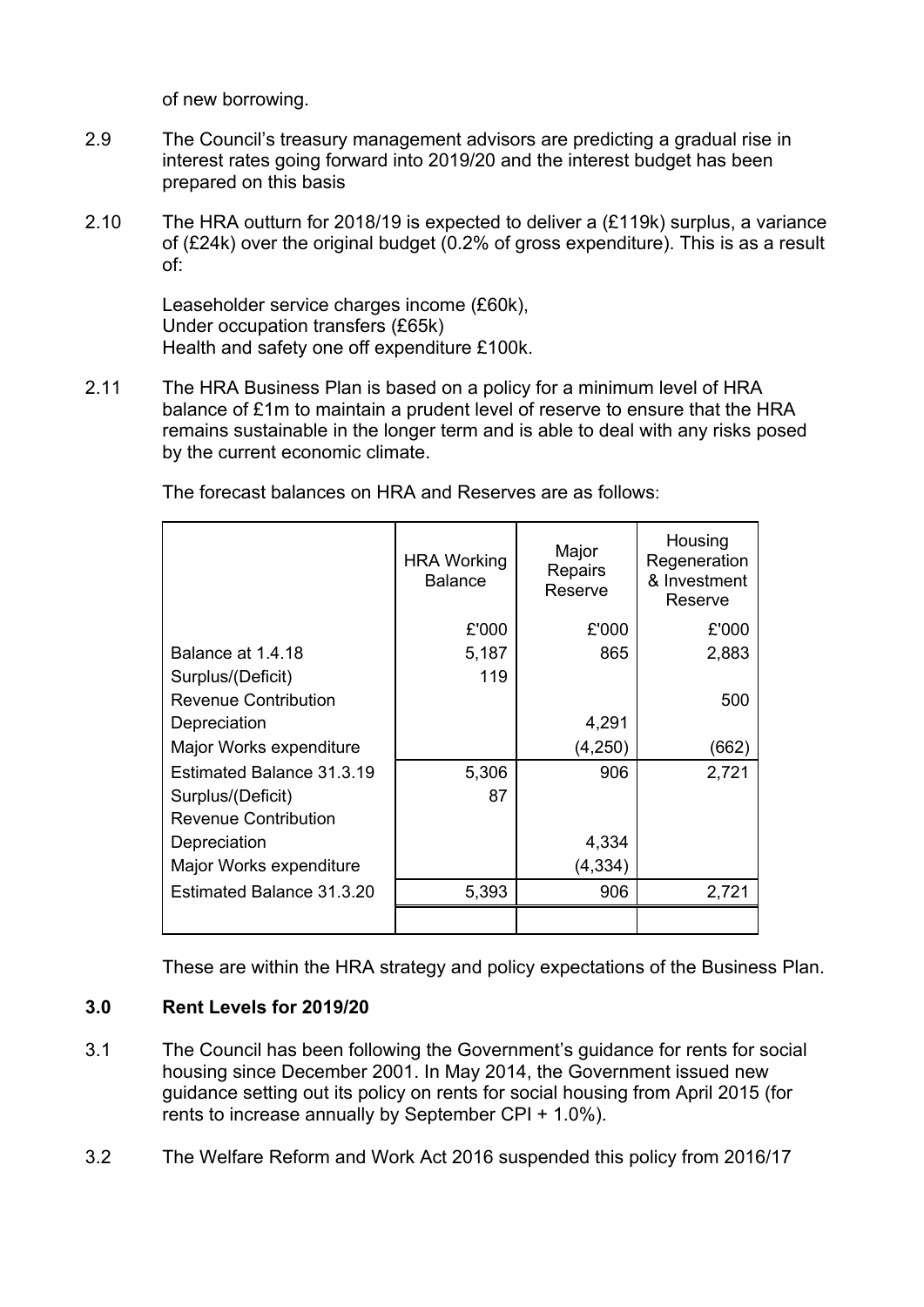and rents on social housing properties are to be reduced by 1% a year for a four year period. The financial year commencing 1st April 2019 is the last year that the rent reduction is to be applied to all socially rented and affordable rented properties

- 3.3 Rents for Shared Ownership properties are excluded from the Welfare Reform and Work guidance. However, the terms of the lease for these properties determine that we should reduce their rents in line with the socially rented properties. Therefore, it is recommended that rents for all Shared Ownership properties are reduced by 1%.
- 3.4 Every six to seven years 53 Mondays fall in a financial year and this will be the case for 2019/20. As rent debts are raised on Mondays this means that the HRA ordinarily benefits from an 'extra' week's rents when there are 53 Mondays in a year.

This creates the following two immediate issues:

- The 1% rent decrease under Welfare Reform Act 2016 means that the 53 week year can be interpreted as taking the Council over the required 1% decrease. The MHCLG initial response was that the reduction had to be applied on an annual basis and that landlords would either have to offer up a rent free week or collect 52 weeks' worth of rent over 53 payments (effectively reducing the weekly rent by 1.27%). Either way the Council would lose a week's rent (£272k) and furthermore a 53 week rent year would have a lasting impact of reducing rental income for future years (£40k for 2020/21 and increasing by CPI+1% annually thereafter).However a number of authorities are challenging this view and have interpreted the legislation differently arguing that rents are calculated on a daily basis and collected weekly, thus allowing for 53 weeks' worth of rent to be charged as normal. MHCLG officials have emphasised that it is for each individual authority to satisfy itself that it is complying with the legal position.
- A further complicating issue is that Universal Credit legislation does not allow for 53 Monday years and therefor UC Claimants would find themselves a week in arrears if charged 53 week's rent. It has been suggested that this could be amended through a statutory instrument, however DWP are not supportive of this approach. Alternatively Government could resolve this through somehow topping up rents for 2019/20. However there is no detailed view on what this solution might be.

The budget figures currently include a 1% reduction over the 52 week year.

Given the complexity of the issues raised it is recommended that delegated authority be given to the Chief Finance Officer, in consultation with the Cabinet Portfolio holders for Financial Services and Direct Assistance Service, to take measures in the management of the Week 53 rent year.

### **4.0 Service Charges**

4.1 For properties in shared blocks, these charges cover common services such as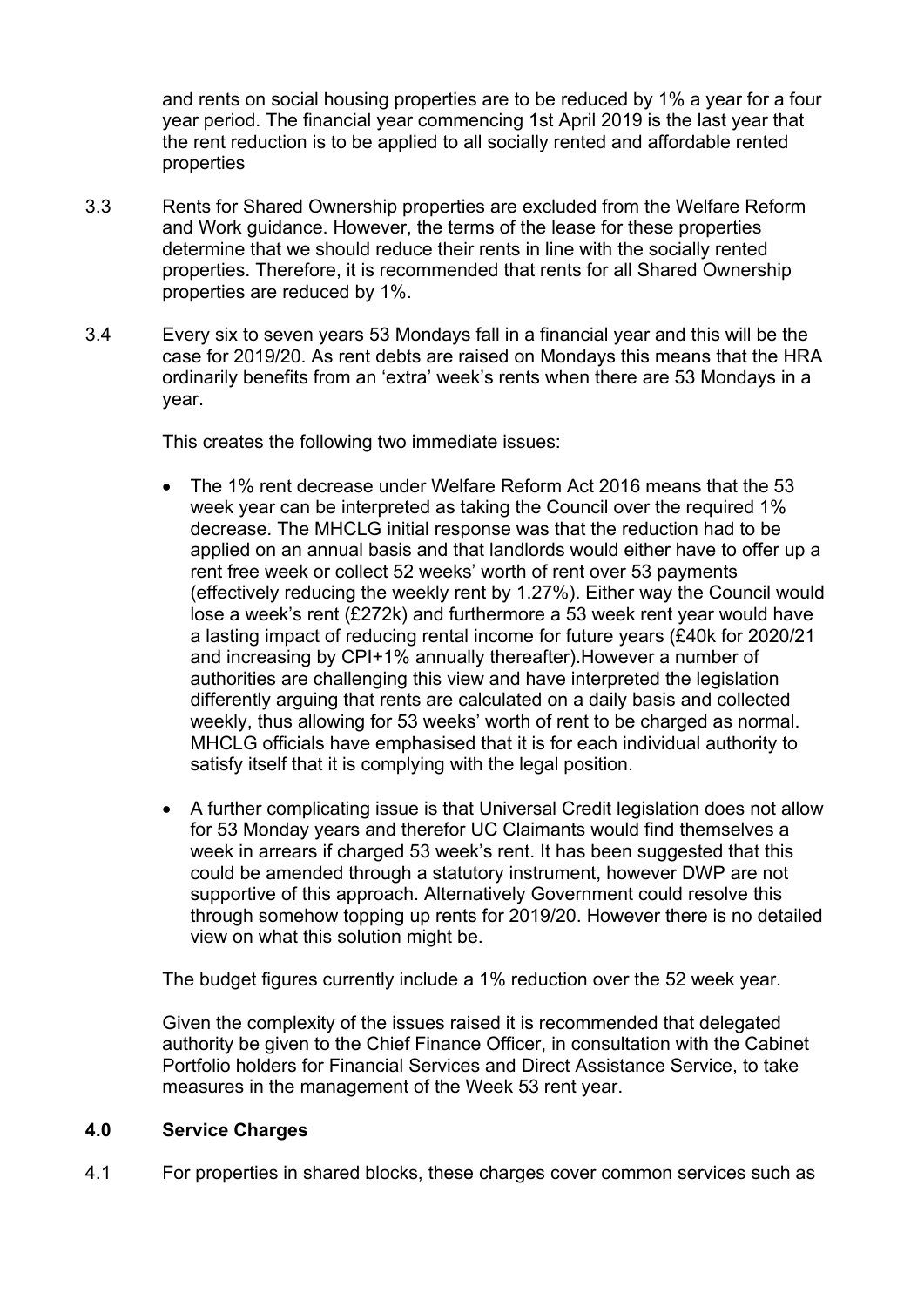communal heating, lighting, equipment maintenance contracts, cleaning and grounds maintenance. In Older Persons Sheltered Accommodation the charges additionally include On-Site Co-ordinators, lift maintenance contracts, communal furniture and carpets maintenance and internal re-decorations. These costs should be charged separately from the rent in those properties to which they apply.

- 4.2 For general needs properties in blocks the average service charge decrease is 13.20% to ensure that costs relating to communal areas are reasonably recovered. This is an average decrease of £0.56 per unit, per week.
- 4.3 For Retirement Court properties in blocks, the average service charge increase is 0.24% to ensure that costs relating to communal arears are fully recovered. This is an average increase in costs of £0.15 per unit, per week.

## **5.0 Support charge for Sheltered Housing**

- 5.1 To cover the withdrawal of the Supporting People funding 2016 for the provision of the on-site co-ordinator service, a charge was introduced to continue the vital work within the Sheltered Housing blocks.
- 5.2 This year, following the implementation of the Joint Transformation Programme a review of the resources required by the Supported Housing service will be carried out once the work on the realignment of the budgets has been completed. It is recommended that the support charge of £7.50 per unit per week remains for the short term pending the review.
- 5.3 The above review is planned to be completed in the first quarter of 2018/19, it is therefore recommended that delegated authority be given to the Director of Service Delivery, in consultation with the Portfolio Holders for Financial Services and Direct Assistance Service, to set the Supported Housing Service Charge that covers the costs incurred in the provision of the service.

### **6.0 Heating costs - Older Persons Sheltered Accommodation**

6.1 These charges are set in line with known price decreases predicted by the Department of Energy and Climate Control. For 2019/20, it is recommended that the average charge decrease is 1.40%. This is an average decrease of £0.11 per week for tenants that pay these charges.

### **7.0 Water Charges**

7.1 These charges are also set in line with the actual costs received for 2017/189. In order to recover actual costs incurred, it is recommended for 2019/20 that the average charge decrease is 19.77%. This is an average decrease of £1.11 per week for tenants that pay these charges.

### **8.0 Garage Rents**

8.1 It is recommended that garage rents remain the same this year following the disposal and repurposing of designated garage sites.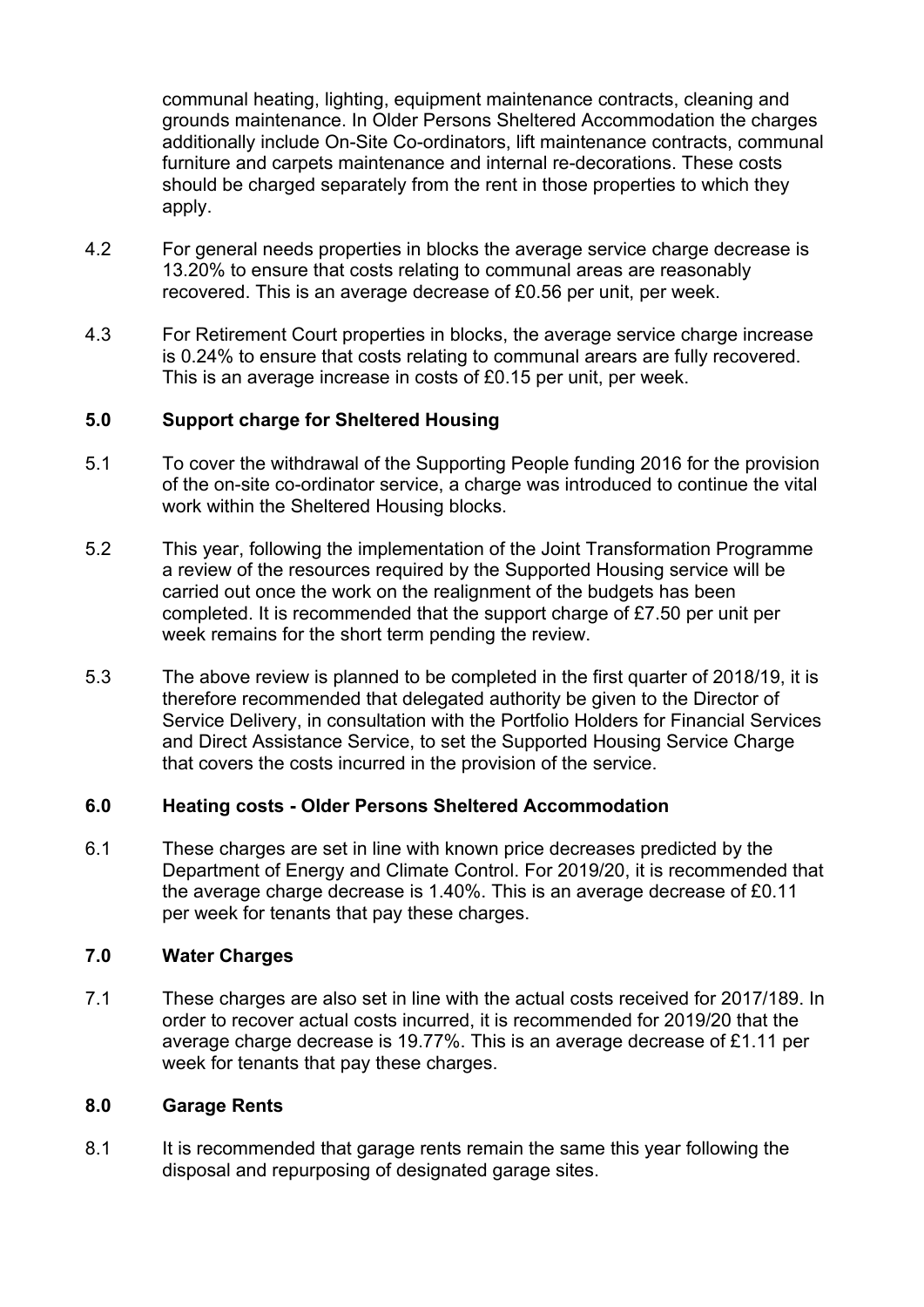# **9.0 Capital Programme**

- 9.1 Capital Programme as set out in Appendix 2 has been prepared to meet the Council's strategies, as adjusted to reflect the availability of resources. Total budget expenditure for 2019/20 is £5,633,500.
- 9.2 The major works element of the programme is in line with the asset management plan and the self-financing business plan model. Funding is from the Major Repairs Reserve.
- 9.3 The majority of schemes approved as part of the Housing and Development, new build and empty homes programme, which are funded from HRA resources are expected to be completed by the end of the current year. If there is any slippage this will be re-profiled as part of the year end process. This programme has been funded from borrowing, capital receipts and HCA grant.

## 10.0 **Eastbourne Homes Management Fee**

- 10.1 The Management Fee covers both operational and administration costs as well as responsive and cyclical maintenance.
- 10.2 The fee for 2018/19 was set at £7,219,500. It is proposed that the management fee will remain the same in 2019/20.
- 10.3 To formally agree the management fee Members are asked to delegate this responsibility to the Chief Executive, in consultation with the Cabinet portfolio holders for Community Service and Finance Services and the Head of Finance.

### **11.0 Consultation**

- 11.1 The rent decrease reflects the requirements under the Welfare Reform and Work Act 2016.
- 11.2 A copy of this report will be considered by the next meeting of the Scrutiny Committee on 4 February 2019. Any feedback will be reported verbally.

## **12.0 Corporate plan and council polices**

12.1 This report contributes to delivering the Council's vision for a housing market which includes affordable housing for those families in need and for a sustainable asset base contributing effectively to the delivery of public services. Rents will be more affordable following the reduction in rent proposed and increases in service charges to our customers have been kept to the minimum required to cover the costs of delivering these services.

# **13.0 Outcome expected and performance management**

13.1 The HRA budget will be monitored regularly during 2019/20 and performance will be reported to members quarterly.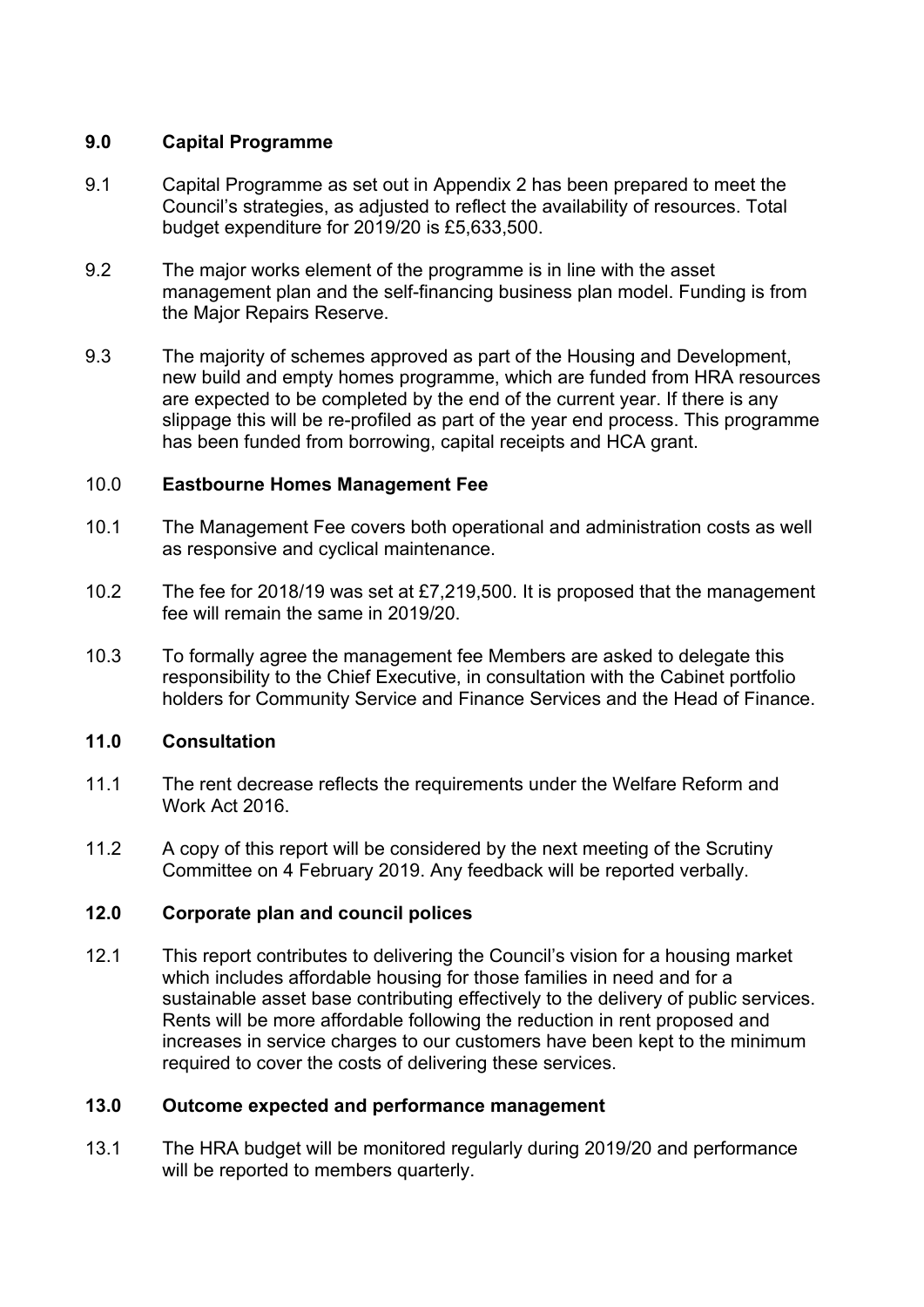13.2 The Council is obliged to ensure that all tenants are given 28 days' notice of any changes to their tenancy including changes to the rent they pay

# **14.0 Financial appraisal**

14.1 These are included in the main body of the report

# **15.0 Legal implications**

- 15.1 Local housing authorities are required by Section 74 of the Local Government and Housing Act 1989 to keep a Housing Revenue Account (HRA) unless the Secretary of State has consented to their not doing so. The account must show credits and debits arising from the authorities' activities as landlord. The HRA identifies the major elements of housing revenue expenditure, such as maintenance, administration and contributions to capital costs, and how there are funded by rents and other income.
- 15.2 Section 76 of the 1989 Act states that budgets must be set for the HRA on an annual basis in January or February before the start of the financial year. A local authority may not budget for an overall deficit on the HRA and all reasonable steps must be taken to avoid a deficit.
- 15.3 Section 24 of the Housing Act 1985 gives local authorities the power to make reasonable charges for the tenancy or occupation of dwellings. Rent setting must be seen in the context of the statutory duty to set a balance HRA budget.
- 15.4 The Welfare Reform and Work Act 2016, passed in March 2016, set the rent setting policy for 4 years whereby social rents in England are to be reduced by 1%. In October 2017 the government confirmed details for future social rents and for the five years from 2020/21 providers will be able to increase rents up to a limit of CPI plus 1% each year. This policy is designed to provide more certainty over rent levels.
- 15.5 Under The Local Authorities (Functions and Responsibilities) Regulations 2000, the task of formulating a plan for determining the Council's minimum revenue provision (i.e. its budget) is the responsibility of Cabinet, whilst the approval or adoption of that plan is the responsibility of the full Council. This explains why Cabinet is being asked to recommend its budget proposals to Council.

# **16.0 Equality analysis**

16.1 The 1% reduction in rents will have a short term positive impact on all existing tenants and for those in the Council's Shared Ownership properties. However, it is considered unsustainable for the provision of longer term housing needs.

> There is a small increase in service charges to those older residents living in the Council's Retirement Courts, and a decrease in service charges in general needs blocks. Both changes have been set at the minimum required to cover costs.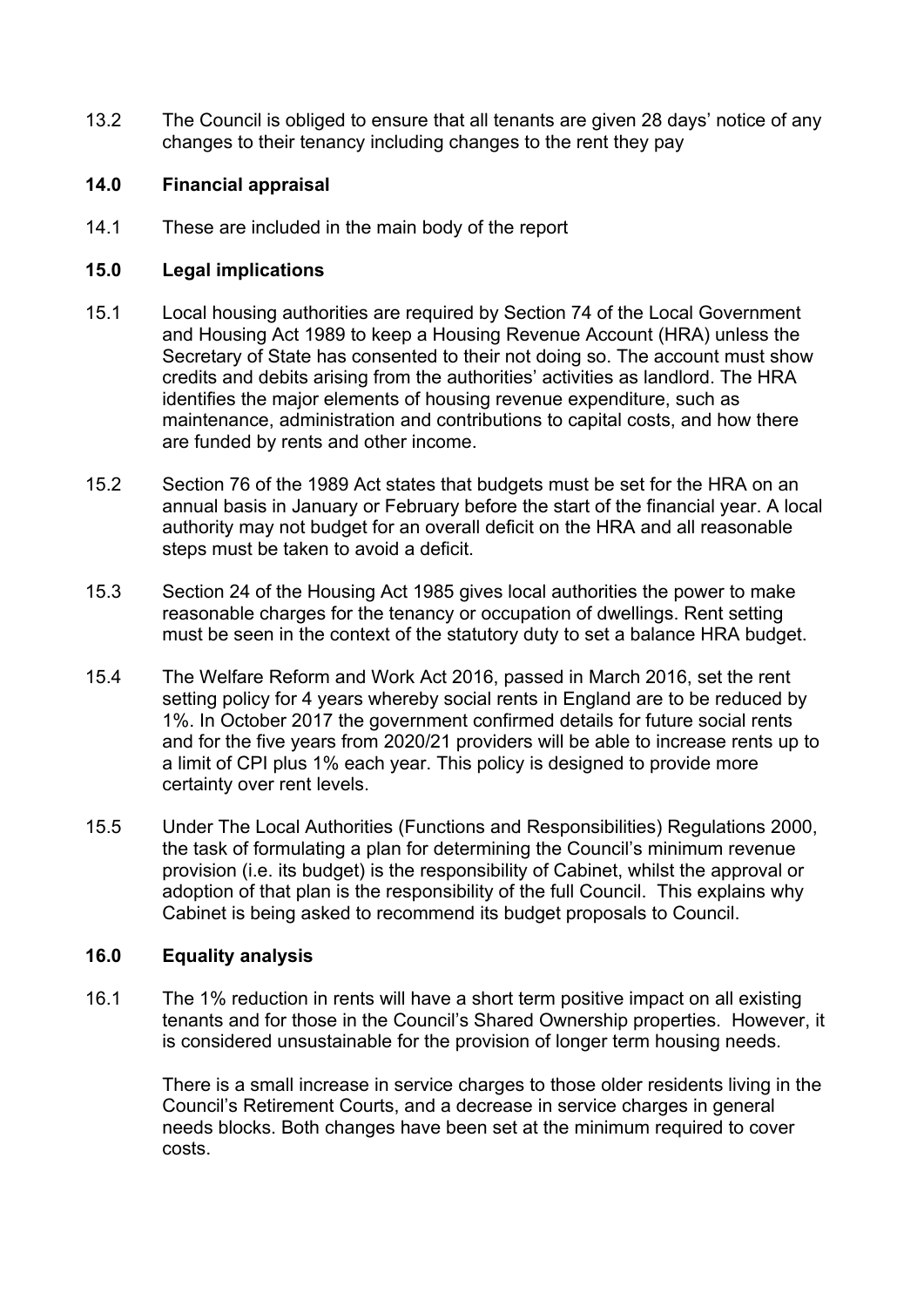The proposal to maintain the charge for the Supported Housing service at its current level protects residents with support pending the review of this service. The proposed decrease in charges to cover water and heating is designed to recovery costs.

## **17.0 Conclusion**

- 17.1 The HRA Revenue Budget has been produced based on the policies set out in the HRA 30 year business plan and is showing an overall deficit of £63k for 2019/20.
- 17.2 The underlying HRA surplus has decreased between 2018/19 and 2019/20 principally due to a 1% rent decrease & rental movements £207k; the major variance are listed at paragraph 2.3 above.
- 17.3 The levels of HRA balance and Housing Regeneration and Investment Reserve as at 31.3.20 are forecast to be £5.4m and £2.7m respectively. The Major Repairs Reserve is forecast to have a balance of £906k.
- 17.4 The rent levels have been prepared in accordance with the government's requirement to reduce rents by 1% a year for each of the four years from 2016- 17 based on the rent charge as at 8 July 2015.
- 17.5 Service charges, heating and water charges are fixed weekly amounts set at a level to recover the expected actual cost to be incurred for the respective properties in the forthcoming year.
- 17.6 Garage rents are recommended to remain at the 2018/19 level.
- 17.7 Total budgeted expenditure on the HRA Capital Programme is planned at £4.3m for 2019/20. All planned capital expenditure is solely on major repairs, which is funded from cash backed depreciation, but consideration of new schemes is being considered now that the borrowing debt cap has been lifted. The Major Repairs programme is in line with the asset management plan and HRA business plan model.

#### **18 Appendices**

- Appendix 1 HRA 2018/19 Revised budget and 2019/20 Budget
- Appendix 2 HRA Capital Programme 2018/19-2021/22

#### **19 Background papers**

The background papers used in compiling this report were as follows:

*HRA 2019/20 Budget working papers held by Eastbourne Council HRA Self Financing 30 year Business Plan*